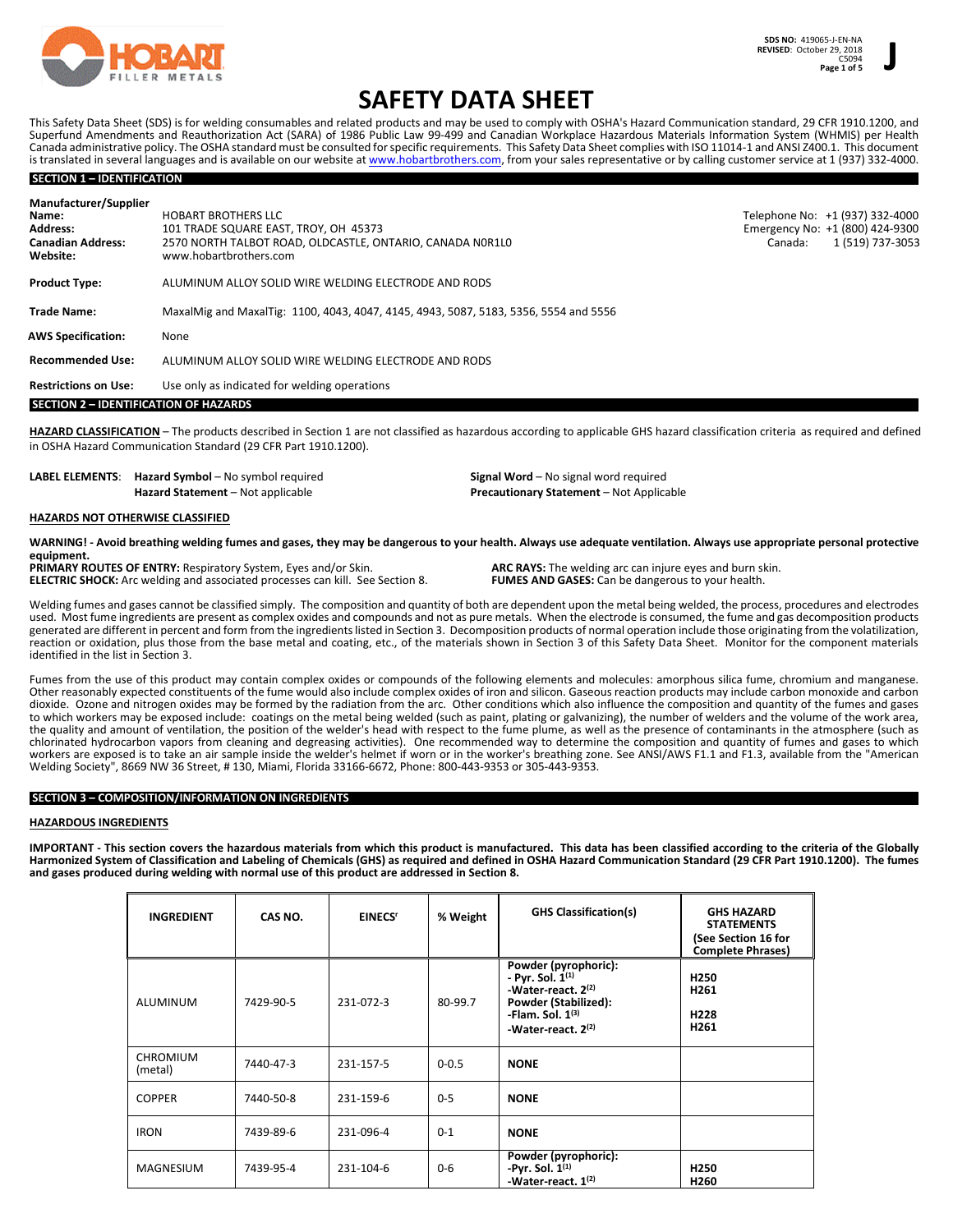

## **SAFETY DATA SHEET**

|                                                                                                            |            |           |            | Powder or turnings:<br>-Flam. Sol. $1^{(3)}$<br>-Self-heat, $1(4)$<br>-Water-react. 2 <sup>(2)</sup>                                                                                                                                                                                                                                   | H228<br>H <sub>252</sub><br>H <sub>261</sub>                                                              |
|------------------------------------------------------------------------------------------------------------|------------|-----------|------------|----------------------------------------------------------------------------------------------------------------------------------------------------------------------------------------------------------------------------------------------------------------------------------------------------------------------------------------|-----------------------------------------------------------------------------------------------------------|
| MANGANESE                                                                                                  | 7439-96-5  | 231-105-1 | $0 - 2$    | - Acute Tox. 4 (Inhalation) <sup>(5)</sup><br>- Acute Tox. 4 (Oral) <sup>(5)</sup><br>- STOT RE $1^{(6)}$                                                                                                                                                                                                                              | H332<br>H302<br>H372                                                                                      |
| (Amorphous<br>Silica Fume)                                                                                 | 69012-64-2 | 273-761-1 | ---        | <b>NONE</b>                                                                                                                                                                                                                                                                                                                            |                                                                                                           |
| <b>SILICON</b>                                                                                             | 7440-21-3  | 231-130-8 | $0 - 14$   | <b>NONE</b>                                                                                                                                                                                                                                                                                                                            |                                                                                                           |
| <b>TITANIUM</b>                                                                                            | 7440-32-6  | 231-142-3 | $0 - 0.2$  | <b>NONE</b>                                                                                                                                                                                                                                                                                                                            |                                                                                                           |
| TITANIUM<br><b>DIOXIDE</b><br>(Fume)                                                                       | 13463-67-7 | 236-675-5 | --         | - Carc. $2^{(7)}$                                                                                                                                                                                                                                                                                                                      | H351                                                                                                      |
| <b>ZINC</b>                                                                                                | 7440-66-6  | 231-175-3 | $0 - 0.25$ | Powder (pyrophoric):<br>- Pyr. Sol. 1 <sup>(1)</sup><br>- Water-react. $1^{(2)}$                                                                                                                                                                                                                                                       | H <sub>250</sub><br>H260                                                                                  |
| <b>ZIRCONIUM</b>                                                                                           | 7440-67-7  | 231-176-9 | $0 - 0.2$  | - Pyr. Sol. $1^{(1)}$<br>- Water-react, $1^{(2)}$                                                                                                                                                                                                                                                                                      | H <sub>250</sub><br>H260                                                                                  |
| <b>HEXAVALENT</b><br><b>CHROMIUM</b><br><b><i>ICHROMIUM</i></b><br>(VI) TRIOXIDE]<br>(Fume<br>constituent) | 1333-82-0  | 215-607-8 | Varies     | $-$ Ox. Sol. $1^{(8)}$<br>- Carc. $1A^{(7)}$<br>- Muta. $1B^{(9)}$<br>- Repr. Tox. $2^{(10)}$<br>- Acute Tox. 2 (Inhalation) <sup>(5)</sup><br>- Acute Tox. 3 (Skin & Oral) <sup>(5)</sup><br>- STOT RE $1^{(6)}$<br>- Skin Corr. $1A^{(11)}$<br>- Skin Sens. 1(12)<br>- Resp. Sens. 1(13)<br>- Aquatic Acute 1<br>- Aquatic Chronic 1 | H271<br>H350<br>H340<br>H361f<br>H330<br>H311, H301<br>H372<br>H314<br>H317<br>H334, H317<br>H400<br>H410 |

--- Dashes indicate the ingredient is not present within the group of products **Γ** – European Inventory of Existing Commercial Chemical Substances Number **(1)** Pyrophoric solid (Cat. 1) **(2)** Substance or mixture which in contact with water emits flammable gases (Cat. 1, 2 and 3) **(3)** Flammable solid (Cat. 1 and 2) **(4)** Self-heating substance or mixture (Cat. 1 and 2) **(5)** Acute toxicity (Cat. 1, 2, 3 and 4) **(6)** Specific target organ toxicity (STOT) – repeated exposure (Cat. 1 and 2) **(7)** Carcinogenicity (Cat. 1A, 1B and 2) **(8)** Oxidizing solid (Cat. 1, 2 and 3) **(9)** Germ cell mutagenicity (Cat. 1A, 1B and 2) **(10)** Reproductive toxicity (Cat. 1A, 1B and 2) **(11)** Skin corrosion/irritation (Cat. 1, 1A, 1B, 1C and 2) **(12)** Skin sensitization (Cat. 1, Sub-cat. 1A and 1B) **(13)** Respiratory sensitization (Cat. 1, Sub-cat. 1A and 1B)

### **SECTION 4 – FIRST AID MEASURES**

**INGESTION:** Not an expected route of exposure. Do not eat, drink, or smoke while welding; wash hands thoroughly before performing these activities. If symptoms develop, seek medical attention at once

**INHALATION during welding:** If breathing is difficult, provide fresh air and contact physician. If breathing has stopped, perform artificial respiration and obtain medical assistance at once.

**SKIN CONTACT during welding:** Remove contaminated clothing and wash the skin thoroughly with soap and water. If symptoms develop, seek medical attention at once. **EYE CONTACT during welding:** Dust or fume from this product should be flushed from the eyes with copious amounts of clean, tepid water until victim is transported to an emergency medical facility. Do not allow victim to rub or keep eyes tightly closed. Obtain medical assistance at once.

Arc rays can injure eyes. If exposed to arc rays, move victim to dark room, remove contact lenses as necessary for treatment, cover eyes with a padded dressing and rest. Obtain medical assistance if symptoms persist.

Section 11 of this SDS covers the acute effects of overexposure to the various ingredients within the welding consumable. Section 8 of this SDS lists the exposure limits and covers methods for protecting yourself and your co-workers.

## **SECTION 5 – FIRE-FIGHTING MEASURES**

Fire Hazards: Welding consumables applicable to this sheet as shipped are nonreactive, nonflammable, non-explosive and essentially nonhazardous until welded.

Welding arcs and sparks can ignite combustibles and flammable products. If there are flammable materials, including fuel or hydraulic lines, in the work area and the worker cannot move the work or the flammable material, a fire-resistant shield such as a piece of sheet metal or fire resistant blanket should be placed over the flammable material. If welding work is conducted within 35 feet or so of flammable materials, station a responsible person in the work zone to act as fire watcher to observe where sparks are flying and to grab an extinguisher or sound the alarm if needed.

Unused welding consumables may remain hot for a period of time after completion of a welding process. See American National Standard Institute (ANSI) Z49.1 for further general safety information on the use and handling of welding consumables and associated procedures.

**Suitable Extinguishing Media:** This product is essentially nonflammable until welded; therefore, use a suitable extinguishing agent for a surrounding fire. **Unsuitable Extinguishing Media:** None known.

## **SECTION 6 - ACCIDENTAL RELEASE MEASURES**

In the case of a release of solid welding consumable products, solid objects can be picked up and placed into a disposal container. If airborne dust and/or fume is present, use adequate engineering controls and, if needed, personal protection to prevent overexposure. Refer to recommendations in Section 8. Wear proper personal protective equipment while handling. Do not discard as general trash.

#### **SECTION 7 - HANDLING AND STORAGE**

**HANDLING:** No specific requirements in the form supplied. Handle with care to avoid cuts. Wear gloves when handling welding consumables. Avoid exposure to dust. Do not ingest. Some individuals can develop an allergic reaction to certain materials. Retain all warning and product labels. **STORAGE:** Keep separate from acids and strong bases to prevent possible chemical reactions.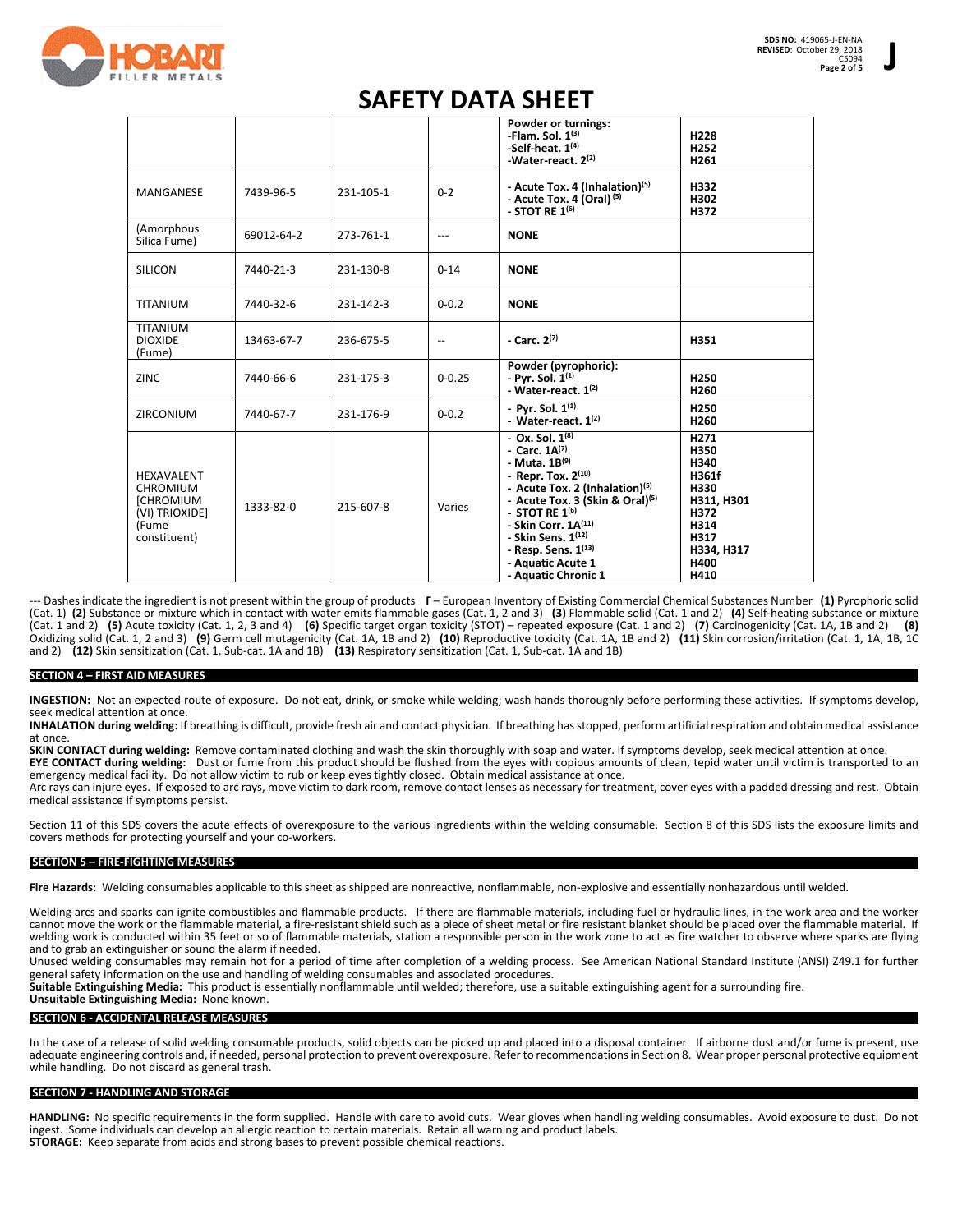

## **SAFETY DATA SHEET**

## **SECTION 8 - EXPOSURE CONTROLS AND PERSONAL PROTECTION**

Read and understand the instructions and the labels on the packaging. Welding fumes do not have a specific OSHA PEL (Permissible Exposure Limit) or ACGIH TLV (Threshold Limit Value). The OSHA PEL for Particulates – Not Otherwise Regulated (PNOR) is 5 mg/m<sup>3</sup> – Respirable Fraction, 15 mg/m<sup>3</sup> – Total Dust. The ACGIH TLV for Particles – Not Otherwise Specified (PNOS) is 3 mg/m<sup>3</sup> – Respirable Particles, 10 mg/m<sup>3</sup> – Inhalable Particles. The individual complex compounds within the fume may have a lower OSHA PEL or ACGIH TLV than the OSHA PNOR and ACGIH PNOS. An Industrial Hygienist, the OSHA PELs for Air Contaminants (29 CFR 1910.1000), and the ACGIH TLVs should be consulted to determine the specific fume constituents present and their respective exposure limits. All exposure limits are in milligrams per cubic meter (mg/m<sup>3</sup>).

| <b>INGREDIENT</b>       | <b>CAS</b> | <b>EINECS</b> | <b>OSHA PEL</b>              | <b>ACGIH TLV</b>                                |
|-------------------------|------------|---------------|------------------------------|-------------------------------------------------|
| ALUMINUM###             | 7429-90-5  | 231-072-3     | 5 R <sup>*</sup> , 15 (Dust) | $1 R* {AA}$                                     |
|                         |            |               |                              | 5 (Welding fumes, as Al)                        |
| CHROMIUM#               | 7440-47-3  | 231-157-5     | 1 (Metal)                    | 0.5 (Metal)                                     |
|                         |            |               | 0.5 (Cr II & Cr III Cpnds)   | 0.003 (Cr III Cpnds) {A4; DSEN; RSEN}           |
|                         |            |               | 0.005 (Cr VI Cpnds,          | 0.0002 (Cr VI Sol Cpnds) {A1; Skin; DSEN; RSEN} |
|                         |            |               | Calif. OSHA PEL)             | 0.0005 (Cr VI STEL)                             |
| <b>COPPER</b>           | 7440-50-8  | 231-159-6     | 0.1 (Fume), 1 (Dust)         | 0.2 (Fume), 1 (Dust)                            |
| IRON+                   | 7439-89-6  | 231-096-4     | 5 R*                         | 5 R* (Fe2O3) {A4}                               |
| <b>IRON OXIDE</b>       | 1309-37-1  | 215-168-2     | 10 (Oxide Fume)              | $5R*(Fe2O3)$ {A4}                               |
| MAGNESIUM+              | 7439-95-4  | 231-104-6     | 5 R*                         | 3 R*                                            |
| MANGANESE#              | 7439-96-5  | 231-105-1     | $5$ CL** (Fume)              | $0.11*$ {A4} $\bullet$                          |
|                         |            |               | 1. 3 STEL***                 | $0.02 R^*$ + +                                  |
| (Amorphous Silica Fume) | 69012-64-2 | 273-761-1     | 0.8                          | $2R*$                                           |
| SILICON+                | 7440-21-3  | 231-130-8     | $5R*$                        | $3R*$                                           |
| TITANIUM+               | 7440-32-6  | 231-142-3     | $5R*$                        | $3R*$                                           |
| TITANIUM DIOXIDE        | 13463-67-7 | 236-675-5     | 15 (Dust)                    | 10 ${AA}$                                       |
| (Titanium Dioxide Fume) |            |               |                              |                                                 |
| <b>ZINC</b>             | 7440-66-6  | 231-175-3     | Not established              | Not established                                 |
| ZIRCONIUM               | 7440-67-7  | 231-176-9     | 5 (Zr Cpnds)                 | 5, 10 STEL*** (Zr Cpnds) {A4}                   |
|                         |            |               | 5, 10 STEL***■(Zr Cpnds)     |                                                 |

R\* - Respirable Fraction I\* - Inhalable Fraction \*\* - Ceiling Limit \*\*\* - Short Term Exposure Limit +- As a nuisance particulate covered under "Particulates Not Otherwise Regulated" by OSHA or "Particulates Not Otherwise Specified" by ACGIH ++ - Crystalline silica is bound within the product as it exists in the package. However, research indicates silica is present in welding fume in the amorphous (noncrystalline) form #- Reportable material under Section 313 of SARA ### - Reportable material under Section 313 of SARA as dust or fume  $\blacksquare$ - NIOSH REL TWA and STEL  $\blacktriangleright$ - Limit of 0.1 mg/m3 is for Inhalable Mn in 2015 by ACGIH  $\blacktriangleright$  - Limit of 0.02 mg/m3 is for Respirable Mn in 2015 by ACGIH Ele – Element Sol – Soluble Insol – Insoluble Inorg – Inorganic Cpnds – Compounds NOS – Not Otherwise Specified {A1} - Confirmed Human Carcinogen per ACGIH {A2} - Suspected Human Carcinogen per ACGIH {A3} - Confirmed Animal Carcinogen with Unknown Relevance to Humans per ACGIH {A4} - Not Classifiable as a Human<br>Carcinogen per ACGIH {A5} - Not Suspected as a Human Carcin Carcinogen per ACGIH {A5} - Not Suspected as a Human Carcinogen per ACGIH (noncrystalline form) DSEN – Dermal Sensitization RSEN – Respiratory Sensitization EINECS – European Inventory of Existing Commercial Chemical Substances OSHA – U.S. Occupational Safety and Health Administration ACGIH – American Conference of Governmental Industrial Hygienists

**VENTILATION:** Use enough ventilation or local exhaust at the arc or both to keep the fumes and gases below the PEL/TLV in the worker's breathing zone and the general area. Train the welder to keep his head out of the fumes.

**RESPIRATORY PROTECTION:** Use NIOSH-approved or equivalent fume respirator or air supplied respirator when welding in confined space or where local exhaust or ventilation does not keep exposure below the regulatory limits.

EYE PROTECTION: Wear helmet or use face shield with filter lens for open arc welding processes. As a rule of thumb begin with Shade Number 14. Adjust if needed by selecting the next lighter and/or darker shade number. Provide protective screens and flash goggles, if necessary, to shield others from the weld arc flash.

PROTECTIVE CLOTHING: Wear hand, head and body protection which help to prevent injury from radiation, sparks and electrical shock. See ANSI Z49.1. At a minimum this includes welder's gloves and a protective face shield, and may include arm protectors, aprons, hats, shoulder protection as well as dark non-synthetic clothing. Train the welder not to touch live electrical parts and to insulate himself from work and ground.

**PROCEDURE FOR CLEANUP OF SPILLS OR LEAKS:** Not applicable

**SPECIAL PRECAUTIONS (IMPORTANT):** When welding with electrodes that require special ventilation (such as stainless or hardfacing, or other products which require special ventilation, or on lead- or cadmium-plated steel and other metals or coatings like galvanized steel, which produce hazardous fumes) maintain exposure below the PEL/TLV. Use industrial hygiene monitoring to ensure that your use of this material does not create exposures which exceed PEL/TLV. Always use exhaust ventilation. Refer to the following sources for important additional information: American National Standard Institute (ANSI) Z49.1; Safety in Welding and Cutting published by the American Welding Society, 8669 NW 36 Street, # 130, Miami, Florida 33166-6672, Phone: 800-443-9353 or 305-443-9353; and OSHA Publication 2206 (29 CFR 1910), U.S. Government Printing Office, Washington, DC 20402.

#### **SECTION 9 – PHYSICAL AND CHEMICAL PROPERTIES**

Welding consumables applicable to this sheet as shipped are nonreactive, nonflammable, non-explosive and essentially nonhazardous until welded. **PHYSICAL STATE:** Solid **APPEARANCE**: Round wire **COLOR:** Silver/Gray **ODOR:** Not Applicable **ODOR THRESHOLD:** Not Applicable **pH:** Not Applicable **MELTING POINT/FREEZING POINT:** Not Available **INITIAL BOILING POINT AND BOILING RANGE:** Not Available **FLASH POINT:** Not Available **EVAPORATION RATE:** Not Applicable **FLAMMABILITY (SOLID, GAS):** Not Available **UPPER/LOWER FLAMMABILITY OR EXPLOSIVE LIMITS:** Not Available **VAPOR PRESSURE:** Not Applicable **VAPOR DENSITY:** Not Applicable **RELATIVE DENSITY:** Not Available **SOLUBILITY(IES):** Not Available **PARTITION COEFFICIENT: N-OCTANOL/WATER:** Not Applicable **AUTO-IGNITION TEMPERATURE:** Not Available **DECOMPOSITION TEMPERATURE:** Not Available **VISCOSITY:** Not Applicable

## **SECTION 10 – STABILITY AND REACTIVITY**

GENERAL: Welding consumables applicable to this sheet are solid and nonvolatile as shipped. This product is only intended for use per the welding parameters it was designed for. When this product is used for welding, hazardous fumes may be created. Other factors to consider include the base metal, base metal preparation and base metal coatings. All of these factors can contribute to the fume and gases generated during welding. The amount of fume varies with the welding parameters.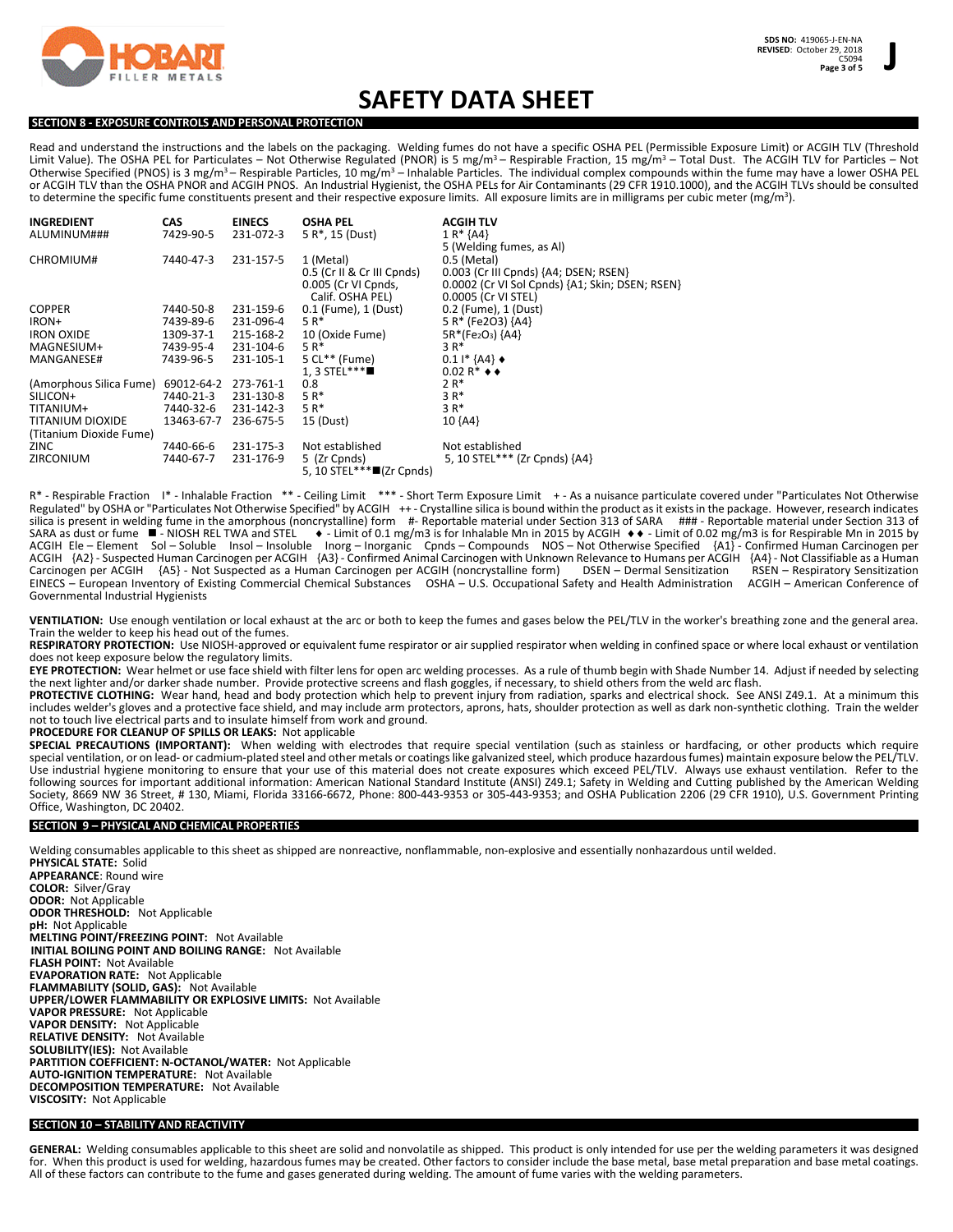

## **SAFETY DATA SHEET**

## **STABILITY:** This product is stable under normal conditions.

## **REACTIVITY:** Contact with acids or strong bases may cause generation of gas.

## **SECTION 11 – TOXICOLOGICAL INFORMATION**

**SHORT-TERM (ACUTE) OVEREXPOSURE EFFECTS: Welding Fumes**- May result in discomfort such as dizziness, nausea or dryness or irritation of nose, throat or eyes. **Aluminum Oxide** - Irritation of the respiratory system. **Chromium** - Inhalation of fume with chromium (VI) compounds can cause irritation of the respiratory tract, lung damage and asthmalike symptoms. Swallowing chromium (VI) salts can cause severe injury or death. Dust on skin can form ulcers. Eyes may be burned by chromium (VI) compounds. Allergic reactions may occur in some people. **Copper** - Metal fume fever characterized by metallic taste, tightness of chest and fever. Symptoms may last 24 to 48 hours following overexposure. **Iron, Iron Oxide** - None are known. Treat as nuisance dust or fume. **Magnesium** - Overexposure to the oxide may cause metal fume fever characterized by metallic taste, tightness of chest and fever. Symptoms may last 24 to 48 hours following overexposure. **Manganese** - Metal fume fever characterized by chills, fever, upset stomach, vomiting, irritation of the throat and aching of body. Recovery is generally complete within 48 hours of the overexposure. **Silicon (Amorphous Silica Fume)** - Dust and fumes may cause irritation of the respiratory system, skin and eyes. **Titanium Dioxide** - Irritation of respiratory system. **Zinc -** metal fume fever stomach cramps, skin irritations, vomiting, nausea and anemia. **Zirconium** - May cause irritation of the eyes, nose and throat due to mechanical effects.

**LONG-TERM (CHRONIC) OVEREXPOSURE EFFECTS: Welding Fumes** - Excess levels may cause bronchial asthma, lung fibrosis, pneumoconiosis or "siderosis." Studies have concluded that there is sufficient evidence for ocular melanoma in welders. **Aluminum Oxide** - Pulmonary fibrosis and emphysema. **Chromium** - Ulceration and perforation of nasal septum. Respiratory irritation may occur with symptoms resembling asthma. Studies have shown that chromate production workers exposed to hexavalent chromium compounds have an excess of lung cancers. Chromium (VI) compounds are more readily absorbed through the skin than chromium (III) compounds. Good practice requires the reduction of employee exposure to chromium (III) and (VI) compounds. **Copper** - Copper poisoning has been reported in the literature from exposure to high levels of copper. Liver damage can occur due to copper accumulating in the liver characterized by cell destruction and cirrhosis. High levels of copper may cause anemia and jaundice. High levels of copper may cause central nervous system damage characterized by nerve fiber separation and cerebral degeneration. **Iron, Iron Oxide Fumes** - Can cause siderosis (deposits of iron in lungs) which some researchers believe may affect pulmonary function. Lungs will clear in time when exposure to iron and its compounds ceases. Iron and magnetite (Fe3O4) are not regarded as fibrogenic materials. **Magnesium,**- No adverse long term health effects have been reported in the literature. **Manganese** - Long-term overexposure to manganese compounds may affect the central nervous system. Symptoms may be similar to Parkinson's disease and can include slowness, changes in handwriting, gait impairment, muscle spasms and cramps and less commonly, tremor and behavioral changes. Employees who are overexposed to manganese compounds should be seen by a physician for early detection of neurologic problems*.* Overexposure to manganese and manganese compounds above safe exposure limits can cause irreversible damage to the central nervous system, including the brain, symptoms of which may include slurred speech, lethargy, tremor, muscular weakness, psychological disturbances and spastic gait. **Silicon (Amorphous Silica Fume)** - Research indicates that silica is present in welding fume in the amorphous form. Long term overexposure may cause pneumoconiosis. Non crystalline forms of silica (amorphous silica) are considered to have little fibrotic potential. **Titanium Dioxide** - Pulmonary irritation and slight fibrosis. **Zinc** - damage the pancreas and disturb the protein metabolism, and cause arteriosclerosis. **Zirconium** - May cause pulmonary fibrosis and pneumoconiosis.

**MEDICAL CONDITIONS AGGRAVATED BY EXPOSURE:** Persons with pre-existing impaired lung functions (asthma-like conditions). Persons with a pacemaker should not go near welding and cutting operations until they have consulted their doctor and obtained information from the manufacturer of the device. Respirators are to be worn only after being medically cleared by your company-designated physician.

**EMERGENCY AND FIRST AID PROCEDURES:** Call for medical aid. Employ first aid techniques recommended by the American Red Cross. If irritation or flash burns develop after exposure, consult a physician.

**CARCINOGENICITY:** Chromium VI compounds are classified as IARC Group 1 and NTP Group K carcinogens. Titanium dioxide and welding fumes are classified as IARC Group 2B carcinogens.

**CALIFORNIA PROPOSITION 65: WARNING:** These products can expose you to chemicals, including titanium dioxide, which are known to the State of California to cause cancer, and nitrous oxides, which are known to the State of California to cause birth defects or other reproductive harm. For more information, go to www.P65Warnings.ca.gov.

| <b>INGREDIENT</b>            | <b>CAS</b> | <b>IARCE</b>                        | $NTP^Z$ | <b>OSHA<sup>H</sup></b> | $65^\circ$         |
|------------------------------|------------|-------------------------------------|---------|-------------------------|--------------------|
| ALUMINUM                     | 7429-90-5  | ---                                 | $---$   | $---$                   | $---$              |
| <b>CHROMIUM</b>              | 7440-47-3  | $3^{\Sigma}$ , $1^{\Sigma\Sigma}$ , | KΣΣ     | $X^{\Sigma\Sigma}$      | $X^{\Sigma\Sigma}$ |
| <b>COPPER</b>                | 7440-50-8  | ---                                 | $---$   | $---$                   | ---                |
| <b>IRON</b>                  | 7439-89-6  | ---                                 | $---$   | $---$                   | ---                |
| <b>IRON OXIDE</b>            | 1309-37-1  | 3                                   | $---$   | $---$                   | ---                |
| MAGNESIUM                    | 7439-95-4  | ---                                 | $---$   | ---                     | ---                |
| MANGANESE                    | 7439-96-5  | ---                                 | $---$   | $---$                   | ---                |
| (Amorphous Silica Fume)      | 69012-64-2 | 3                                   | $-$     | $---$                   | ---                |
| <b>SILICON</b>               | 7440-21-3  | ---                                 | $---$   | $---$                   | ---                |
| <b>TITANIUM</b>              | 7440-32-6  | ---                                 | $---$   | ---                     | ---                |
| <b>TITANIUM DIOXIDE</b>      | 13463-67-7 | 2B                                  | $---$   | ---                     | $\checkmark$<br>⋏  |
| (Titanium Dioxide Fume)      | $---$      | $---$                               | $---$   | ---                     | ---                |
| <b>Ultraviolet Radiation</b> | $---$      | Ŧ                                   | $---$   | ---                     | ---                |
| <b>WELDING FUMES</b>         | $---$      |                                     | $---$   | ---                     | ---                |
| <b>ZINC</b>                  | 7440-66-6  | ---                                 | $---$   | ---                     | ---                |
| ZIRCONIUM                    | 7440-67-7  | ---                                 | $---$   | $---$                   | ---                |

Ε – International Agency for Research on Cancer (1 – Carcinogenic to Humans, 2A – Probably Carcinogenic to Humans, 2B – Possibly Carcinogenic to Humans, 3 – Not Classifiable as to its Carcinogenicity to Humans, 4 Probably Not Carcinogenic to Humans) Ζ – US National Toxicology Program (K – Known Carcinogen, S – Suspected Carcinogen) Η – OSHA Designated Carcinogen List Θ – California Proposition 65 (X – On Proposition 65 list) --- Dashes indicate the ingredient is not listed with the IARC, NTP, OSHA or Prop 65 Σ – Metal and Chromium III Compounds ΣΣ – Chromium VI Ψ – Silica Crystalline α-Quartz

## **SECTION 12 – ECOLOGICAL INFORMATION**

Welding processes can release fumes directly to the environment. Welding wire can degrade if left outside and unprotected. Residues from welding consumables and processes could degrade and accumulate in the soil and groundwater.

#### **SECTION 13 – DISPOSAL CONSIDERATIONS**

Use recycling procedures if available. Discard any product, residue, packaging, disposable container or liner in an environmentally acceptable manner, in full compliance with federal, state and local regulations.

#### **SECTION 14 – TRANSPORT INFORMATION**

No international regulations or restrictions are applicable. No special precautions are necessary.